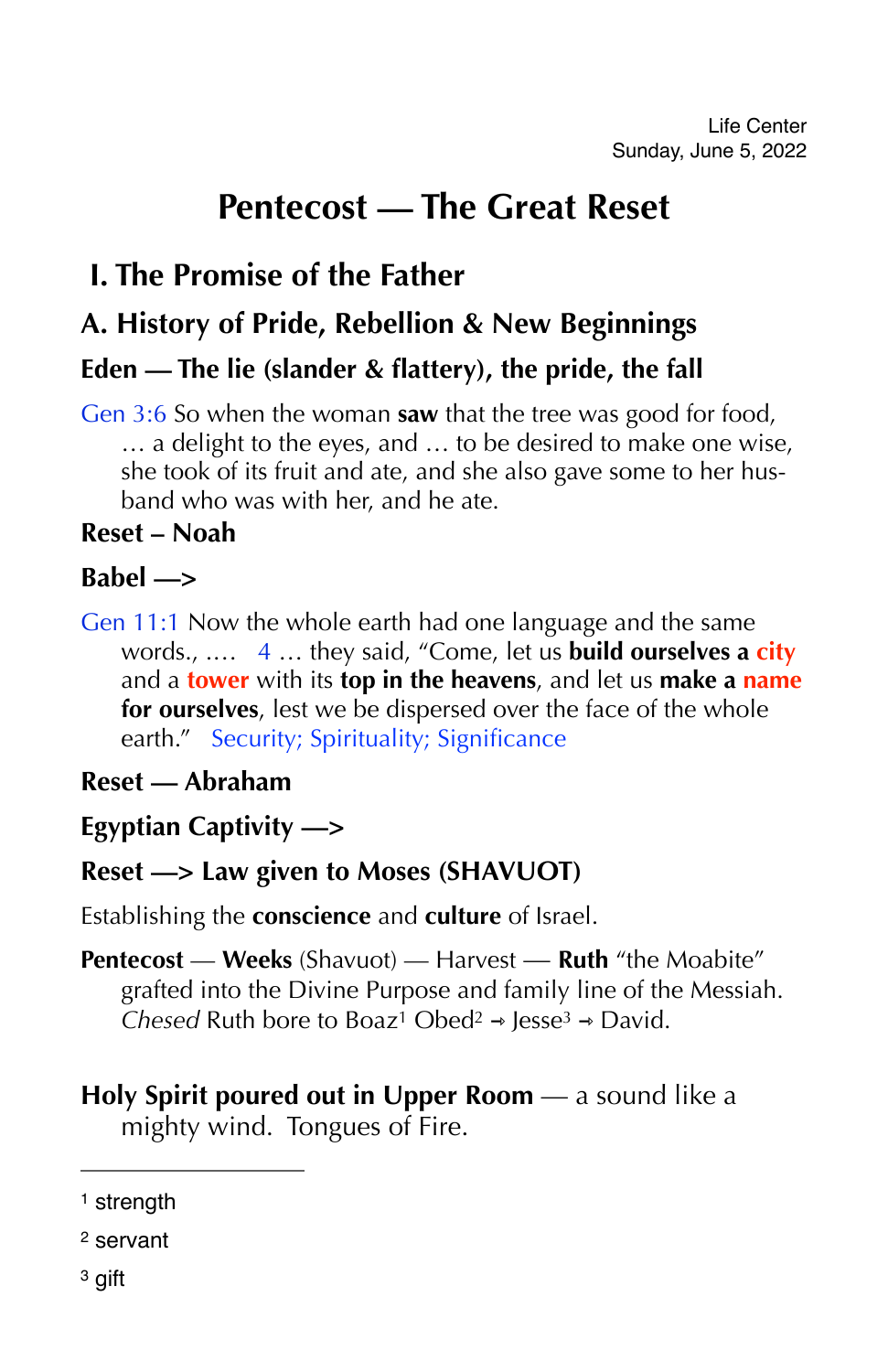**The New Creation** came with the Holy Spirit indwelling, saturating and overflowing. It's the radiance of His presence, the aroma of Christ in us.

# **II. Fullfillment of Promise**

# **A. Stay UNTIL — Power from Heaven Necessary**

- <span id="page-1-1"></span>Luke 24:49 And behold, I am **sendin[g4](#page-1-0)** the **promise of my Father** upon you. But **stay** in the city **until you are clothed with power from on high**."
- Acts 1:4 … he ordered them **not to depart from Jerusalem**, but to **wait** for the *promise of the Father*," he ordered them **not to depart from Jerusalem**, but to **wait** for the *promise of the Father*, … you will be *baptized with the Holy Spirit* not many days from now.
- 6 So when they had come together, they asked him, "Lord, will you at this time restore the kingdom to Israel?
- 7…"It is not for you to know… 8 But **you** will *receive power when the Holy Spirit has come upon you*, and **you** will *be my witnesses* in Jerusalem and in all Judea and Samaria, and to the end of the earth."
- THE GREAT NEED TODAY… SURROUNDED BY A CULTURE THAT IS FORCE FEEDING A FALSE IDEOLOGY — a system of ideas.

# **B. A NEW CREATION with Unity and Power**

- Acts 2:1 When the day of Pentecost arrived (**was fulfilled**), they were *all together* in *one place*.
- 2 And suddenly there came from heaven **a** *sound* like a mighty rushing *wind*, and it *filled the entire house* where they were sitting. 3

<span id="page-1-0"></span> $4 \dot{\alpha} \pi$  $4 \dot{\alpha} \pi$ ρστέλλω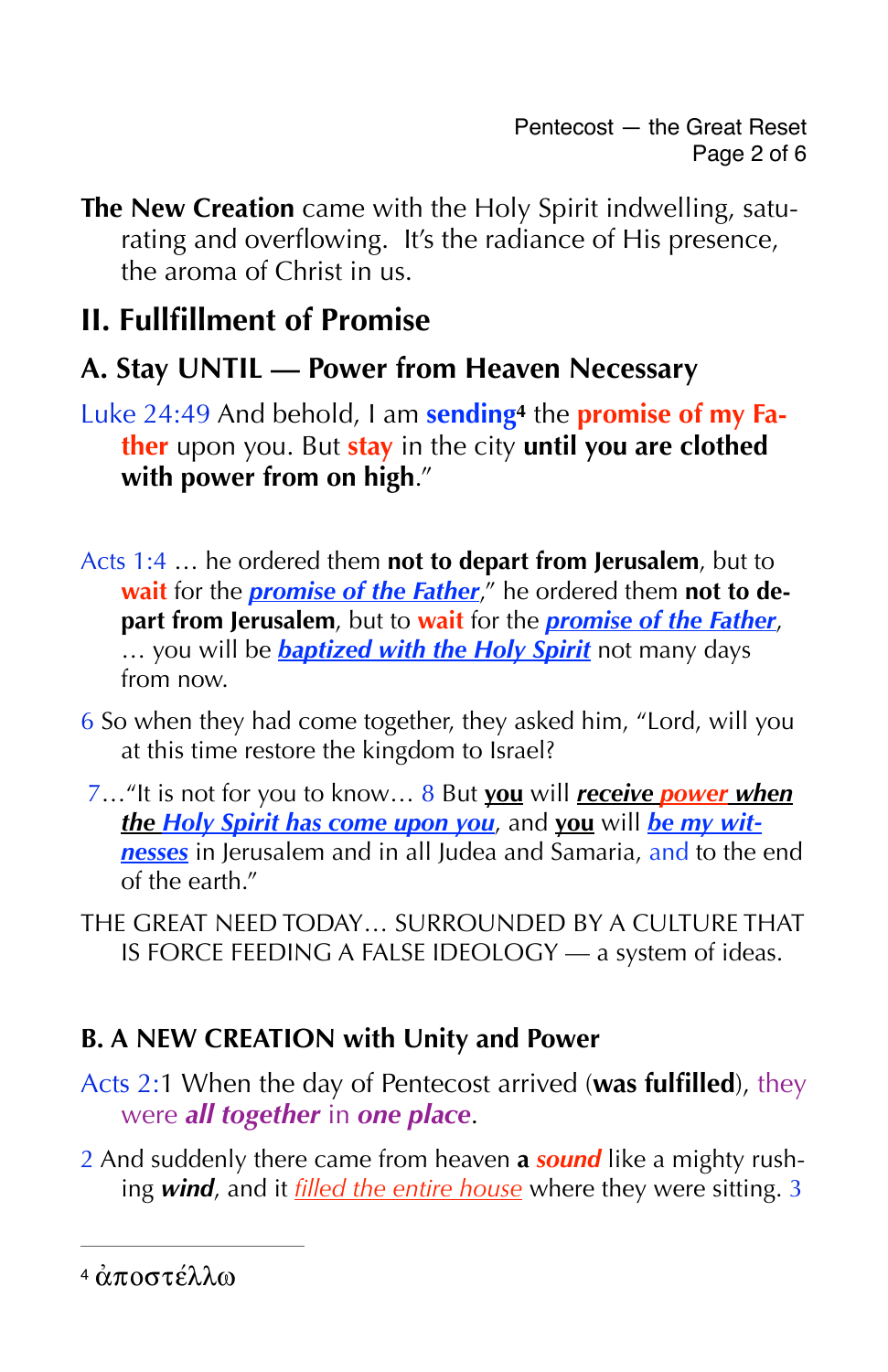And divided tongues as of *fire* **appeared** to them and **rested** on each one of them.

4 And *they were all* **filled with the Holy Spirit** and began to speak in other tongues as the Spirit gave them utterance.

#### **C. The SOUND of the PROMISE**

Acts 2:5 Now there were dwelling in Jerusalem Jews, devout men **from every nation under heaven.** 6 And *at this sound the multitude came together,* and they were **bewildered\***, because each one was **hearing** them speak in **his own** language (**dialect**).

\* (confound, confuse, Gen 11:7)

- 7 And they were **amazed** (utterly) and (utterly) **astonished**, …
- 8 And *how is it that we hear*, each of us in his *own native language*? (of our birth) 9 …(15 nations mentioned),
- 11… —*we hear* **them** telling *in our own tongues* the mighty works of God."
- 12 And all were **amazed** and **perplexed** (thoroughly puzzled), saying to one another, "What does this mean?" 13 But others **mocking** said, "They are filled with new wine."

#### **D. The Promise is for All People**

- Acts 2:14 But Peter, standing with the eleven, lifted up his voice and addressed them: 15 For these people are not drunk, as you suppose, since it is only the third hour of the day. 16 But this is what was uttered through the prophet Joel:
- 17 " 'And in the last days it shall be, God declares, that *I will pour out my Spirit* on *all flesh*,
- 21 And it shall come to pass that *everyone who calls upon the name of the Lord shall be saved.*' and your sons and your daughters shall prophesy, and your young men shall see visions, and your old men shall dream dreams;
- 19 And I will show wonders in the heavens above and signs on the earth below, blood, and fire, and vapor of smoke;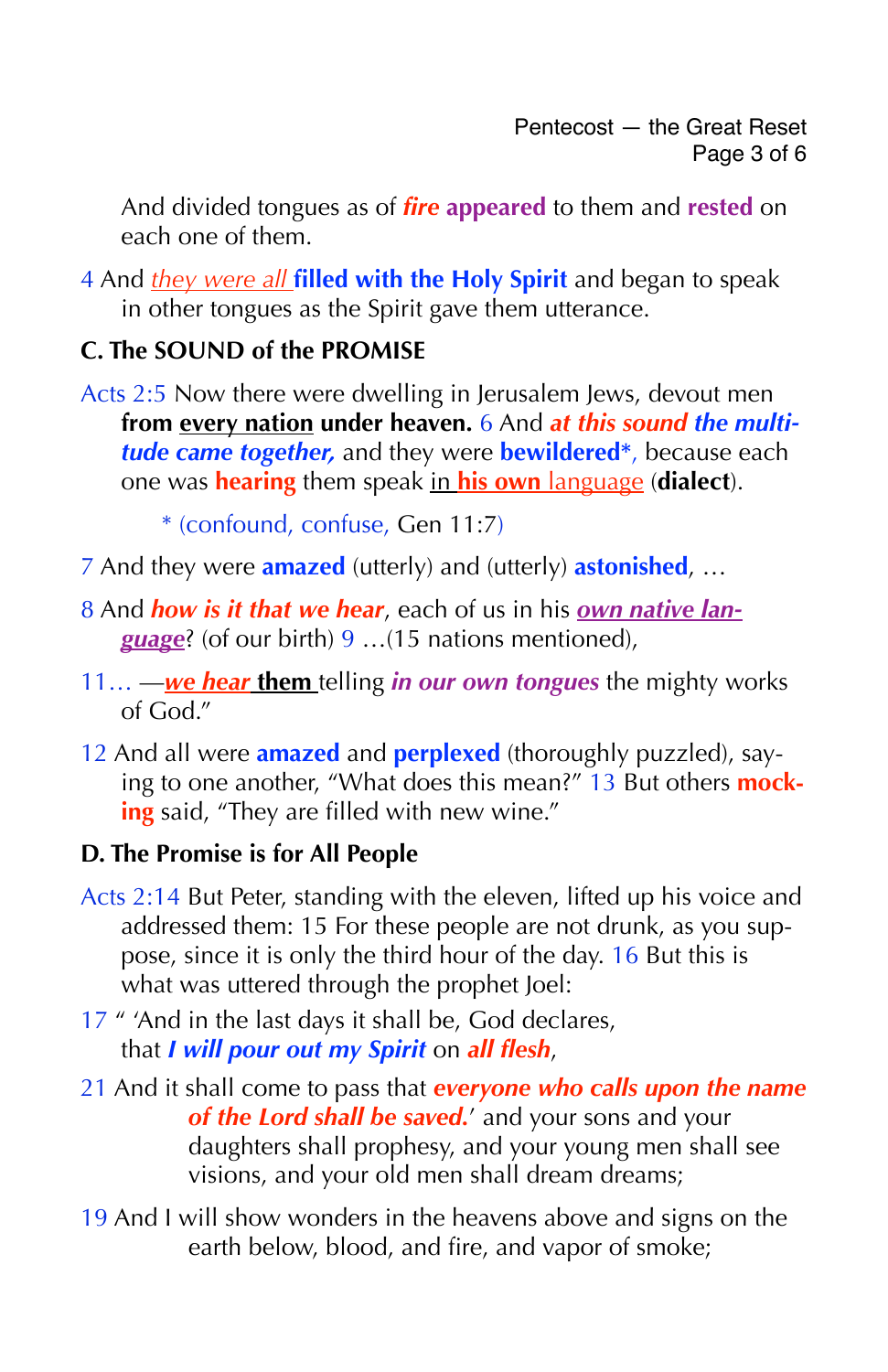- 20 the sun shall be turned to darkness and the moon to blood, before *the day of the Lord comes*, the great and magnificent day.
- 21 And it shall come to pass that everyone who calls upon the name of the Lord shall be saved.'

*Lord Jesus, clothe us with your power. Empower us to release Your fragrance everywhere we go. Flood our souls with Your Spirit and Life. Penetrate and possess our whole being So that our lives shine with your light.* 

*Release the fruit and giftsof the Holy Spirit through us.* 

# **III. Promise Received and Poured Out for All**

## A. **Repentance and the PROMISE**

- 32 (NIV) God has **raised** this Jesus to life, and we are all witnesses of the fact. 33 **Exalted** to the right hand of God, he has **received** *from the Father* **the promised Holy Spirit** and has **poured out** what you now see and hear.
- 37 (NIV) … What shall we do?"
- 38 Peter replied, "**Repent** and **be baptized**, **every one of you**, in the name of Jesus Christ for the forgiveness of your sins. And **you will receive the gift of the Holy Spirit**. 39 **The promise** is for you and your children and for all who are far off — for all whom the Lord our God will call

## **The PROMISE is for YOU**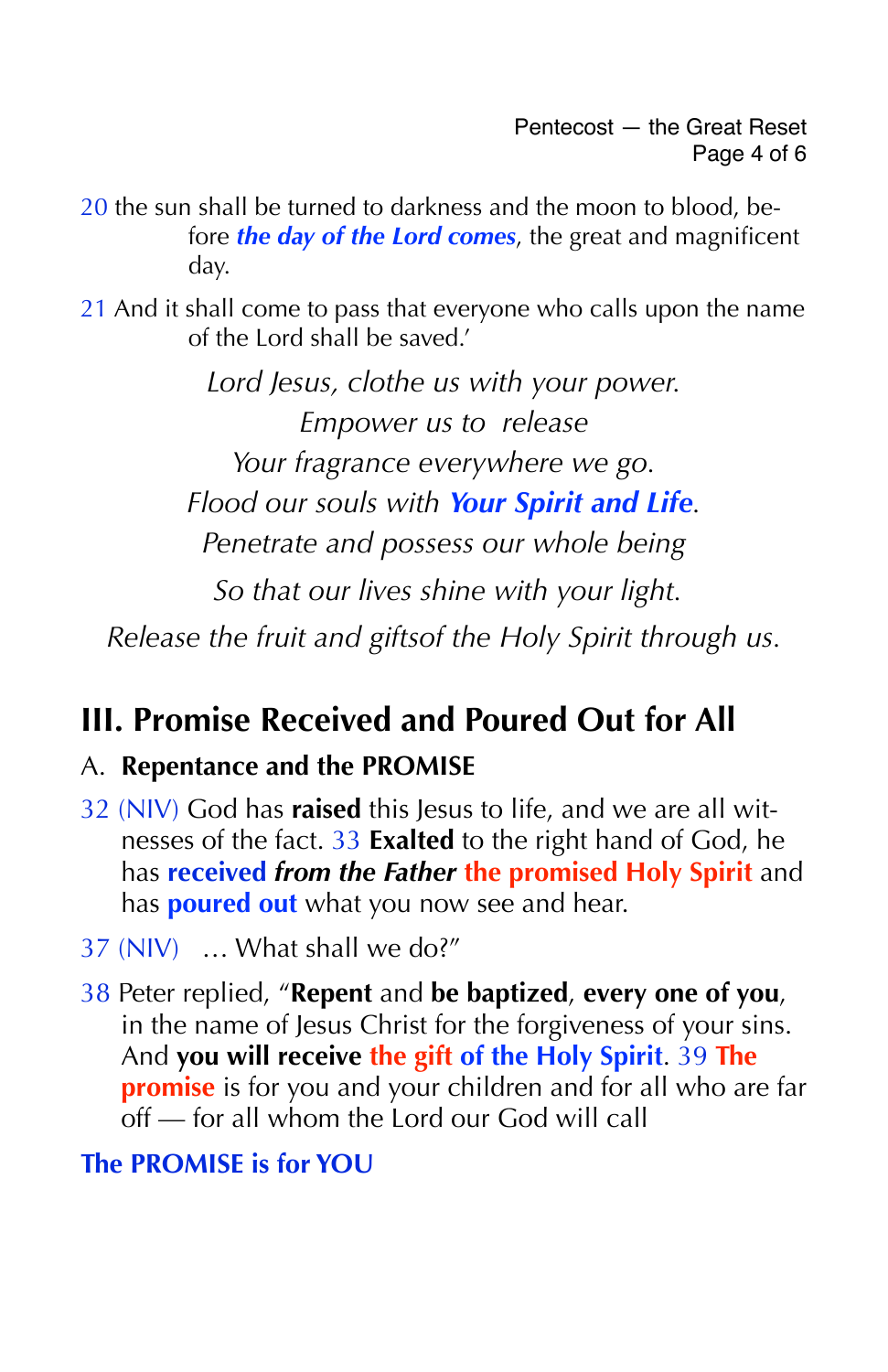Pentecost — the Great Reset Page 5 of 6

# **III. Power of the Holy Spirit PRAYER CLOTHED WITH POWER — CARRYING NEW CREATION — LIFE and DEMONSTRATION**

- Acts 2:4 And they were all **filled** with the **Holy Spirit** and **began to speak** in other tongues as the **Spirit** gave them utterance.
- Acts 4:8 Then Peter, **filled** with the **Holy Spirit**, **said** to them, "Rulers of the people and elders,
- Acts 4:31 And when they had prayed, the place in which they were gathered together was shaken, and they were all **filled** with the **Holy Spirit** and **continued to speak** the word of God **with boldness**.
- Acts 13:9 But Saul, who was also called Paul, **filled** with the **Holy Spirit**, looked intently at him 10 and **said**, "You son of the devil…"
- Acts 13:52 And the disciples were **filled** with joy and with the **Holy Spirit**.
- Eph. 5:18 And do not get drunk with wine, for that is debauchery, but be **filled** with the **Spirit**, 19 speaking to one another is psalms, hymns, ….